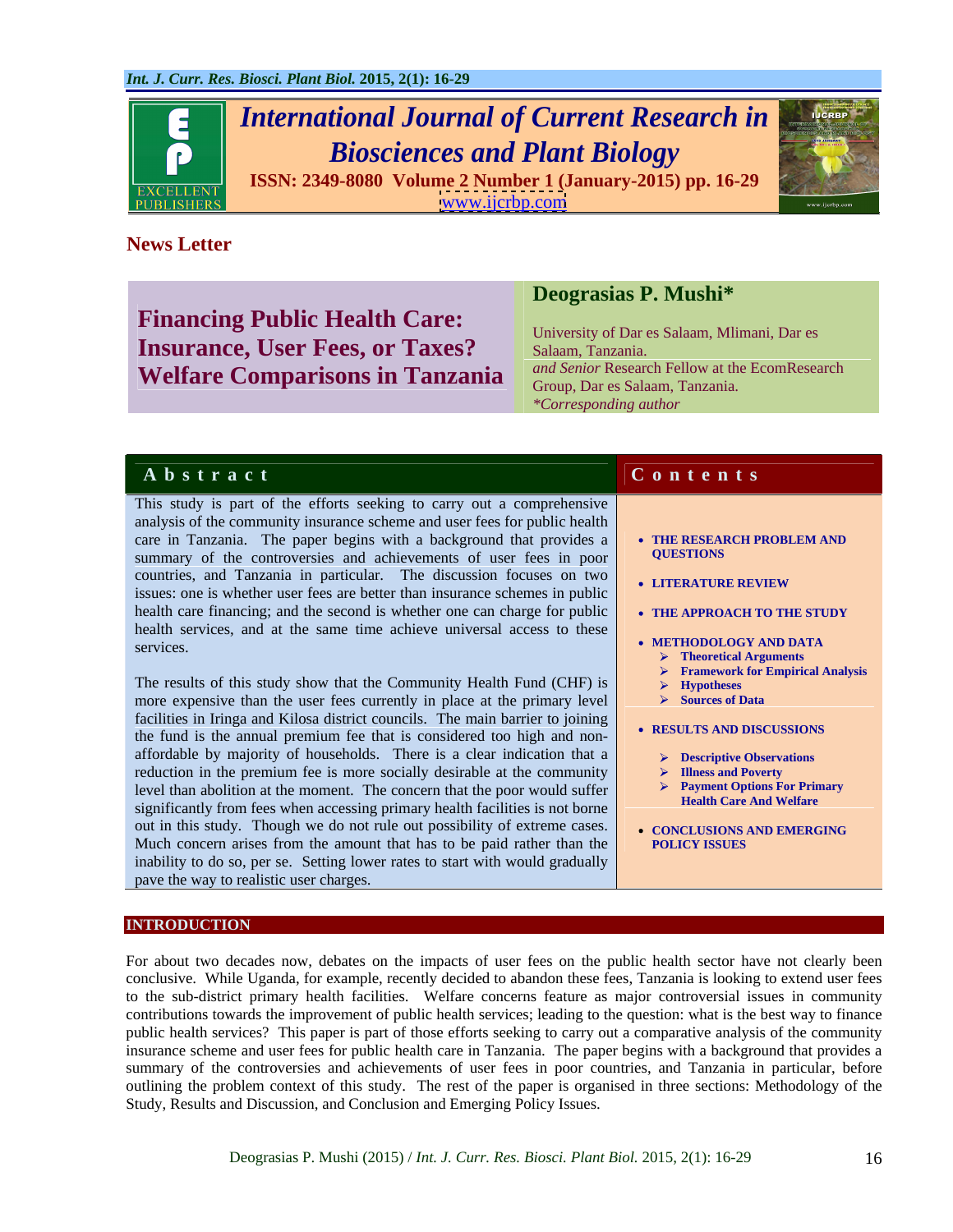#### **THE RESEARCH PROBLEM AND QUESTIONS**

Efforts to address resource gaps in public expenditure on health care in Tanzania began a long timeago. To date, shortterm sources of funds appear to have alleviated the problem, and therefore issues of sustainability remain critical. As the government's revenue performance, measured by the ratio of tax to GDP, remains inelastic (retain it) and one of the lowest in sub-Saharan Africa, non-tax contributions from communities stand as the only viable and sustainable means of complementing budgetary allocations to the provision of health care services. Thus, given this country's fiscal performance, the concern of whether to charge or not should not be emphasized; who should pay, how much he or she should pay and how to pay is the real challenge in question. Are user fees better than insurance schemes for financing health care? The contract of the contract of the contract of the contract of the contract of the contract of the contract of the contract of the contract of the contract of the contract of the contract of the contract of t

Since fees for health care imply an increase in its price of access, dealing with the resulting negative effects is another challenge as well. How does one charge a fee for public services and at the same time ensure universal access, which is of great interest to the public?

#### **LITERATURE REVIEW**

Towards the late 1980's, concerns as to whether the government of Tanzania could sustain its ever expanding public health sector started to surface (Mbelle, 1991). At the same time, these concerns had emerged in many other countries. The general trend was that the financial shortfalls in the public health sector were ever increasing. Although there had not been a concrete consensus that user fees could form part of the solution to the financial shortfalls in the health sector, many countries had already started to revisit their health sector policy by the year 1990.

Parallel to the health sector policy review, health care utilization studies in developing countries by Lewis (1985) had concluded that price would not be a deterrent to accessing public health care services. Many other studies had similar conclusions. Meyer's (1985) results from a study in Mali suggested that there would be little or no change in the expenditure pattern if prices were raised and all else held constant. Similar results were observed in the Philippines and Malaysia. Gather and Van dergaag (1990) found that user fees could be introduced even when demand is elastic. Also, a number of studies in other countries found that demand for health care is price inelastic. (Heller, 1982; Akin et al., 1985; Griffin and Shaw, 1995; Mwabu et al., 1986; Griffin, 1999; Bethnel el al., Kanji, 1989; Yonder, 1989; Waddington and Enyimayew, 1990).

Looking at the persistent resource shortages in the public health sector on one hand, and the emerging conclusions that fees would work with a minimal or zero impact on utilization of public health care services; a number of countries introduced reforms targeted to mobilise additional resources for the health sector. Tanzania was one of those countries that introduced reforms to improve its public health services in the early 1990's.

Knowing that people might have a different opinion about user fees in the public health services, the government of Tanzania in 1990 commissioned a study on the potentials of user fees and public opinion in regard to their willingness to pay the fees. The study suggested that 80% of people in Tanzania were prepared to contribute towards improving services in the health sector (Mujinja and Mabala, 1992; Smith and Rawal, 1992). Similar studies in other countries had indicated similar positive results. (Weaver and Smith, 1993; Forsberg, 1994; etc.)

Based on the conclusions from studies on the potential of user fees, and the then popular debate that the fees would alleviate financial gaps in the health sector; the government of Tanzania introduced user fees in public hospitals in 1993. Since then, there have been a number of studies that seek to survey the impacts of user fees on health services. In general, the studies indicate that dropouts from public hospitals increased as a result of the introduction of user fees (Hussein et al, 1997; Mushi, 1996; Mhamba and Kamuzora, 1998; Tibandebage et al., 1999; Mushi, 2001; etc.). However, there are parallel arguments that the dropouts included cases of frivolous visits to public hospitals that were necessary to control for more effective use of the health sector resources. Similar studies in other countries also observed that utilization of public health services declined with the introduction of user fees (Mwabu et al; 1995; Booth et al; 1995; Hongoro and Chandiwana, 1994; Staton et al; 1989; etc).

A recent study on the revenue impact of exemptions and waivers in public hospitals in Tanzania (URT, Ministry of Health, 2003) found that revenue generation from user fees covered between 20% - 65% of expenditure in hospitals.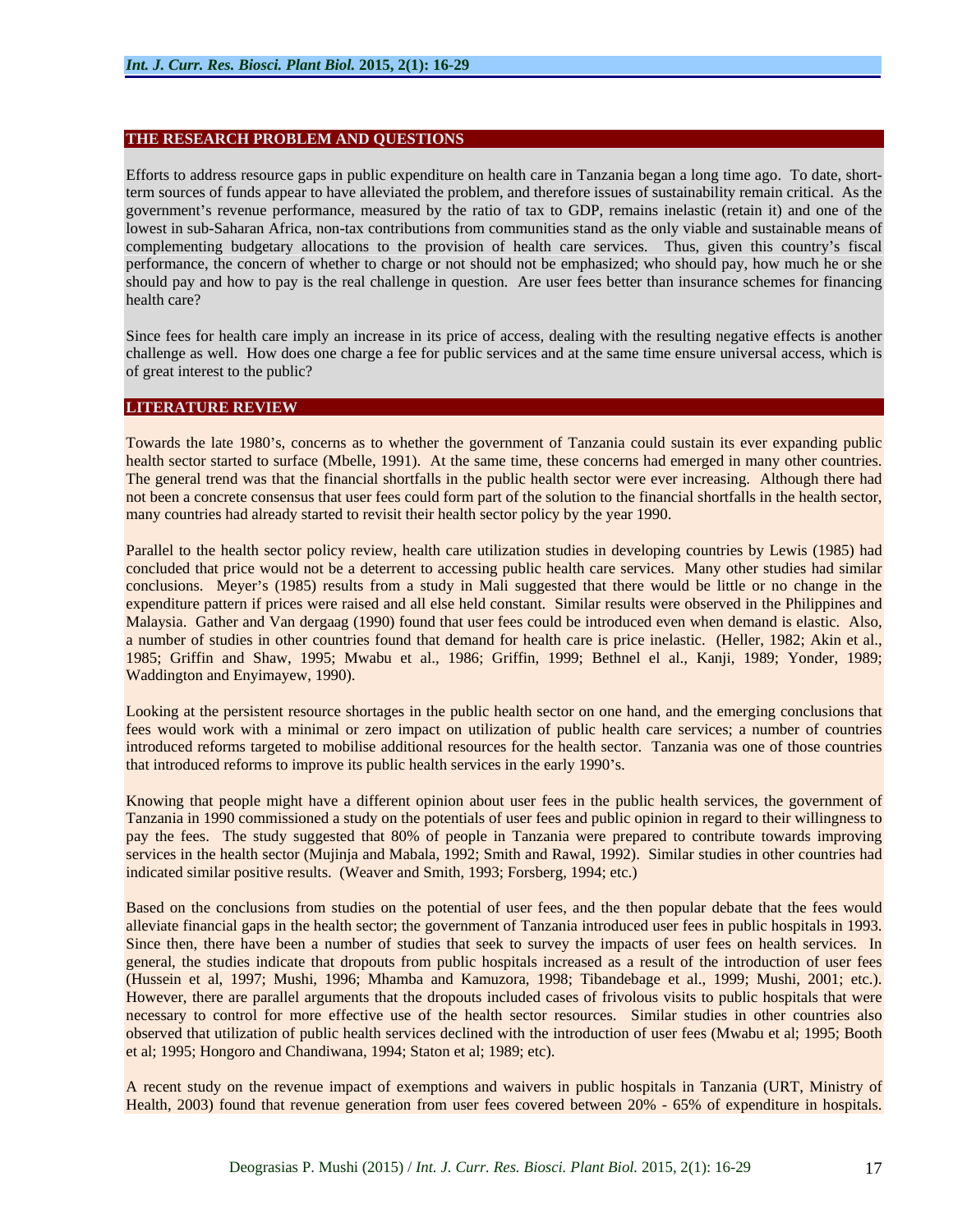The study observed some improvement in health services as a result of the user fees though most respondents opined that the exemptions and waivers were not granted to those most in need.

Parallel to user fees in public hospitals, the government of Tanzania introduced pilot Community Health Fund schemes to a few selected districts in 1999. Under the CHF, households may join the fund by paying a pre-determined fixed annual premium for free access to public health facilities by a maximum of ten members from each participating household. Alternatively, users may choose to pay a fixed user fee of 1,000 Tshs per each episode of illness attended to in public health facilities.

To date, CHF schemes in Tanzania have had varying impacts. It has been observed that membership of the CHF is generally low and its contribution to total collections from fees is around only 20% (Abt Associates Inc., 2002). Kapinga and Kiwara (1999) show that CHF and user fees had increased remarkably in Igunga and drug shortages had been resolved. However, compliance with CHF was observed to be low, 5% and 4.1% for the Igunga and Singida districts, respectively.

Looking at the performance of user fees in Tanzania for both the hospital and dispensary levels, we observed that drugs availability had improved, but access to public health services had recorded a decline, at least at the hospital level. We also noted that fees in the health sector in Tanzania are of three forms: User fees, the CHF and the newly introduced health insurance scheme for civil servants. An ordinary household in a CHF pilot district has two options: to either join the CHF or pay the annual premium, or to pay 1,000 Tshs for each episode of illness attended to at public health facilities. Otherwise an exemption or a waiver, as stipulated in the user fees implementation manual, must apply.

Three scenarios of public health care financing emerge in Tanzania: user fees, insurance and budgetary allocations. This paper sets out to make welfare comparisons between user fees and insurance, and also between the two and the option for free public provision of health services. As a result, the study needed to be carried outin areas where user fees and the CHF are in place.

#### **THE APPROACH TO THE STUDY, METHODOLOGY AND DATA**

#### **Theoretical Arguments**

Proponents of fees in public health services are convinced that, up to a point, poor quality of health services triggers public willingness to pay towards some improvement of the services. A social planner, therefore, wishes to choose a fee,

 $p$ , such that social welfare for health care is maximised. This is true if we assume a social welfare function which is quasi concave in the fees. This assumption is valid if we assume further that the fee increases quality and access to government health care services (e.g. by reducing travelling costs, full utilization possibilities, quick recovery etc.).

While the social planner chooses  $P$  (the fee) to maximize social welfare, individuals choose  $x_h$  (amount of public care  $x<sub>h</sub>$  (emount of public care) (amount of public care consumed by individual  $h$ ) to maximize welfare. We will assume an initial equilibrium in which individuals make their choices, given the other constraints they face. We will then consider a change in one of the equilibrium variables and determine the resulting chain reaction that creates a new equilibrium. The sum of the marginal effects in welfare determines the deviation from the old equilibrium; it is negative or positive by setting the old equilibrium at zero change.

Let's consider an individual,  $h$ , with the following increasing strictly quasi-concave and twice continuously differentiable welfare function:

$$
U = V_h(x_h, y_h, s_h) \tag{1}
$$

can trade off his/her expenditure between private and public good consumption or between non-health care private consumption  $({}^{y_h})$  and formal health care consumption  $({}^{x_h})$  or informal health care  $({}^{y_h})$ . Think of an  $y_{h}$  Think of an ). Think of an introduction of a small quality improving user fees in public health care. Individual  $h$  welfare function in (1) becomes:

$$
U = V^h(x_h(Q), Q(p), y_h, s_h)
$$
\n<sup>(2)</sup>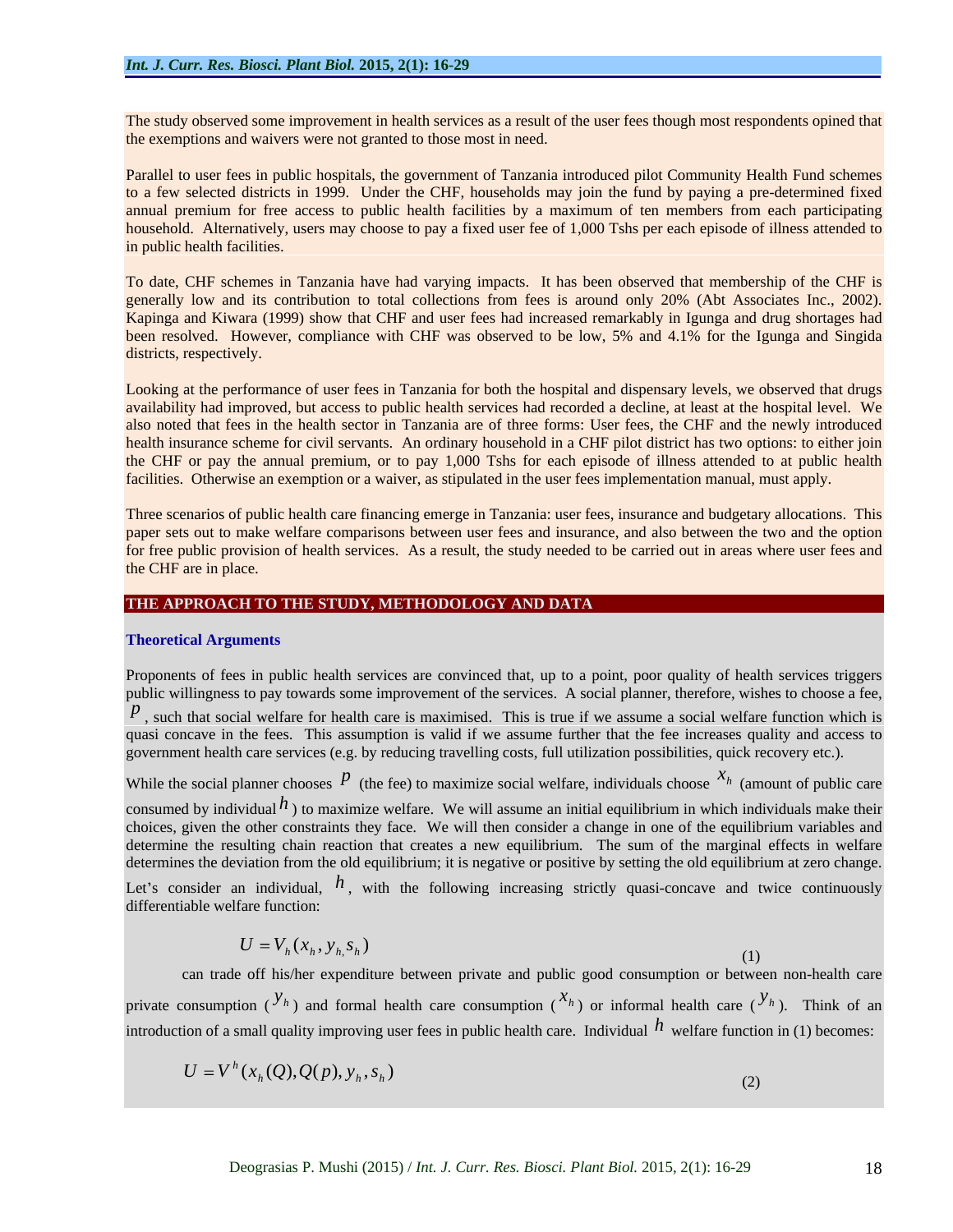where  $Q$  is quality. Consider the fee as a lump sum payment, such as an insurance, which does not vary directly with the consumption of  $x$ . The reader may wish to consider a budget constraint of the form:

$$
qy_h + p + ls_h = m_h \tag{3}
$$

for  $q =$  price of *y* and *m* disposable income and *l* is the price of *s*. If  $q$ , *l* and *m* are held constant, changes in  $x<sub>h</sub>$ *h*  $x<sub>h</sub>$ and  $Q_h$  are attainable through a trade-off with  $y_h$  and  $s_h$ . Our concern here is to determine the marginal effects resulting from a change in  $\overline{p}$  on the welfare of individual  $\overline{h}$  rather than his/her maximisation behaviour. To do this, we make three more plausible assumptions:

- (i) Income is fixed; the contract of the contract of the contract of the contract of the contract of the contract of the contract of the contract of the contract of the contract of the contract of the contract of the contr
- (ii) Trading-off within individual  $h<sup>'</sup>$ *s* consumption bundle is possible; and
- (iii) The trade-off will take place as long as welfare doesn't fall.

We start by considering a fee,  $P$ , which has a neutral effect on individual  $h$ <sup>'</sup> *s* welfare, and using (02) we have

$$
\frac{\partial V}{\partial Q} \cdot \frac{\partial Q}{\partial p} + \frac{\partial V^h}{\partial x_h} \cdot \frac{\partial x_h}{\partial Q} + \frac{\partial V^h}{\partial y_h} \cdot \frac{\partial y_h}{\partial p} + \frac{\partial V^h}{\partial s_h} \cdot \frac{\partial s_h}{\partial p}
$$
\n
$$
A \qquad B \qquad C \qquad D \qquad (4)
$$

*A* and *B* are marginal welfare gains from increased quality and access to public health care, respectively; and; *C* and *D* are marginal sacrifice in consumption of non-health care and informal health care, respectively. To see how changes in  $\overline{p}$  affect welfare of different individuals, we consider the different scenarios where the change in welfare is greater than, or less than zero. This is the same as comparing between the marginal gain from consumption of quality public health care and the sacrifice made in private consumption to generate the quality effect. Let

$$
\frac{\partial V^h}{\partial Q} \cdot \frac{\partial Q}{\partial p} + \frac{\partial V^h}{\partial x_h} \cdot \frac{\partial x_h}{\partial Q} = \xi, and \frac{\partial V^h}{\partial y_h} \cdot \frac{\partial y_h}{\partial p} = \gamma, and \frac{\partial V^h}{\partial s_h} \cdot \frac{\partial s_h}{\partial p} = \tau
$$
\n(5)

Hence, 
$$
\xi = \gamma + \tau
$$

Taking it that quality is a normal good;  $\zeta$  increases with income, while  $\gamma$  is decreasing in income but negative. Think *h V*

of <sup>*s*</sup> as an inferior good such that the poor consume more of it than the rich. This would imply that  $\frac{OS_h}{S}$  is decreasing  $S_h$  is decreasing is decreasing in income. And hence implying further that  $\tau$  and  $\gamma$  are relatively small and negative for the well to do households. Hence, for the non-poor, a marginal change in the price of health care for quality improvement will reduce private consumption (both *y* and *s*) because the gain in welfare from quality health care more than offsets the negative effect from private consumption. For the poor,  $\gamma$  is bigger than  $\zeta$ , and  $\tau$  is likely to be positive since a price increase reduces their real incomes. Consequently, the user charge increases consumption of informal care by the poor and that of modern care by the rich. The ultimate effect on social welfare depends on the composition of the targeted population.

To determine the impact of a marginal change in user charge on social welfare, we need to aggregate welfare effects for all individuals in the community in order to generate the conditions for which the change in welfare is greater, less than, or equal to zero. We start, as in (4), by assuming a neutral effect price change such that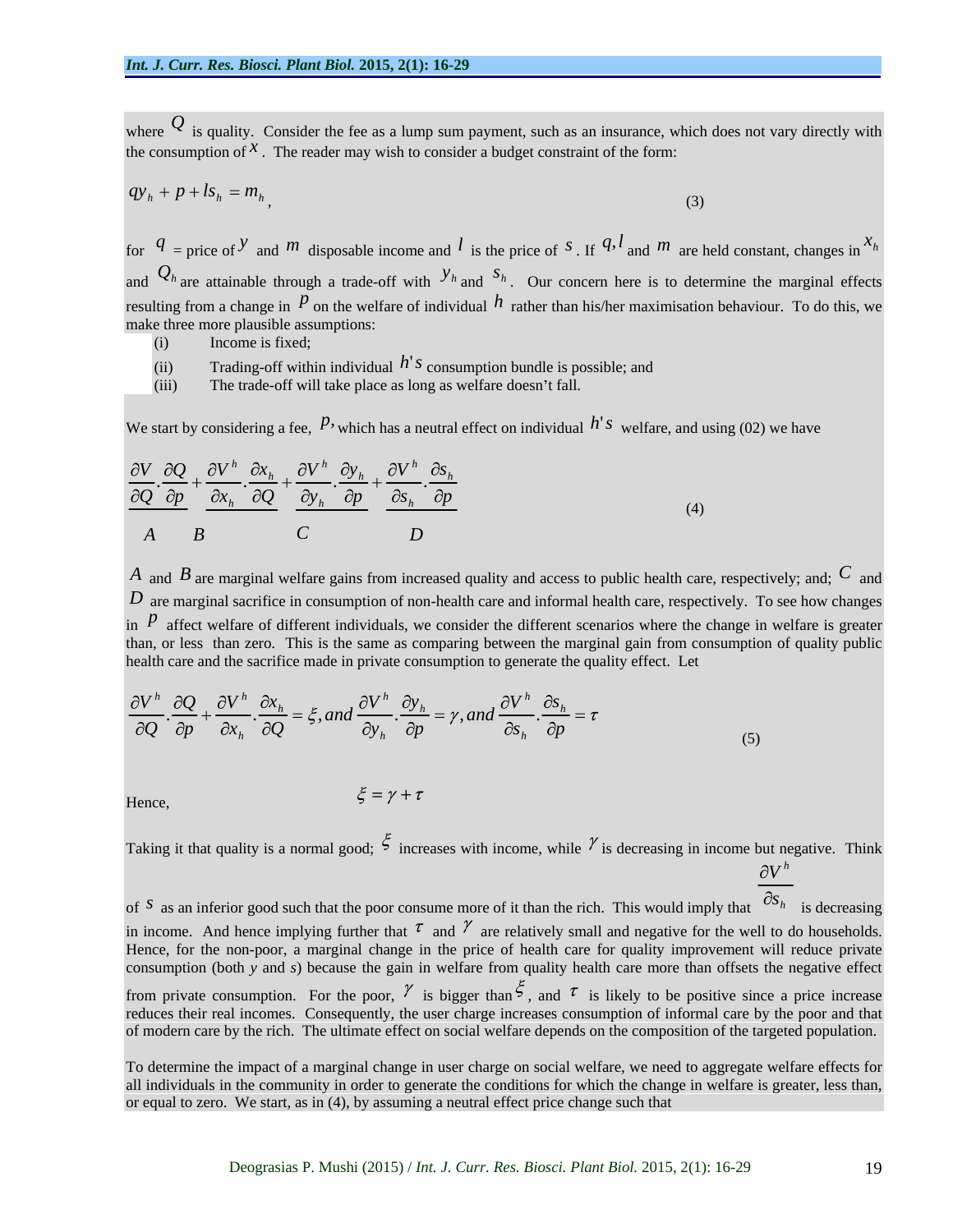$$
\sum_{h} \frac{\partial \Omega}{\partial V^h} \left( \frac{\partial V}{\partial Q} \cdot \frac{\partial Q}{\partial p} + \frac{\partial V^h}{\partial x_h} \cdot \frac{\partial x_h}{\partial Q} \right) = -\sum_{h} \frac{\partial \Omega}{\partial V^h} \left( \frac{\partial V^h}{\partial y_h} \cdot \frac{\partial y_h}{\partial p} + \frac{\partial V^h}{\partial s_h} \cdot \frac{\partial s_h}{\partial p} \right) \tag{6}
$$

Let the left hand side of (6) be equal to  $\omega_0$  and the right hand side equal to  $\omega_c$  so that

$$
\omega_Q + \omega_C = z \tag{7}
$$

where  $\zeta$  is the net social marginal effect of the fee. Thus,  $\omega_{\mathcal{Q}}$  is the social marginal utility of income in quality public healthcare. Analogously,  $\omega_c$  is the social marginal utility of private consumption. Hence,  $z$  is the net social marginal welfare for a marginal trade-off between private consumption and the quality of public health-care. It is the social marginal gain resulting from marginal change in the user fee. A feasible fee therefore, is one, which fulfils the following condition: **condition: condition: condition: condition: condition: condition: condition:** 

$$
z \ge 0\tag{8}
$$

i.e. *the fee is at least as good as without it*. If the user fee is such that consumption of public health services increases, access to government subsidies will increase. Fees in public health care will increase social welfare as long as their net social marginal benefit is positive and sufficiently adequate to offset the fall in welfare that arises from the effect of the

fee on government tax revenue and private consumption. For individual  $h, \xi < \gamma + \tau$  implies that he/she is not willing

$$
\frac{x_h}{2} < 0
$$

to pay the user fee; individual direct payments reduce his/her welfare. This implies further that  $\partial p$  and his/her p and his/her and his/her

$$
\frac{\partial x_h}{\partial n} = 0
$$

access to government health subsidies decreases. Where  $^{CP}$ p
b we have a pure quality effect and access to public care does not change. Hence, the source of a change in welfare is actually whether individual direct payments to the publicly provided health care yield more welfare than tax payments; and in particular, whether one form of payment is better than the other.

#### **Framework for Empirical Analysis**

#### *Hypotheses*

We consider two scenarios in the practical measurement of price effects in public health care, the first best and the second best. The second best control of the second best control of the second best. The second best.

#### *First-Best Scenario*

Under the first-best scenario, we compare the benefits a household receives from consumption of public health care and the tax that it would pay if improvement of health services had not been financed by user fees, i.e.

$$
g - t_o - f \quad versus \quad g - t_1 \tag{10}
$$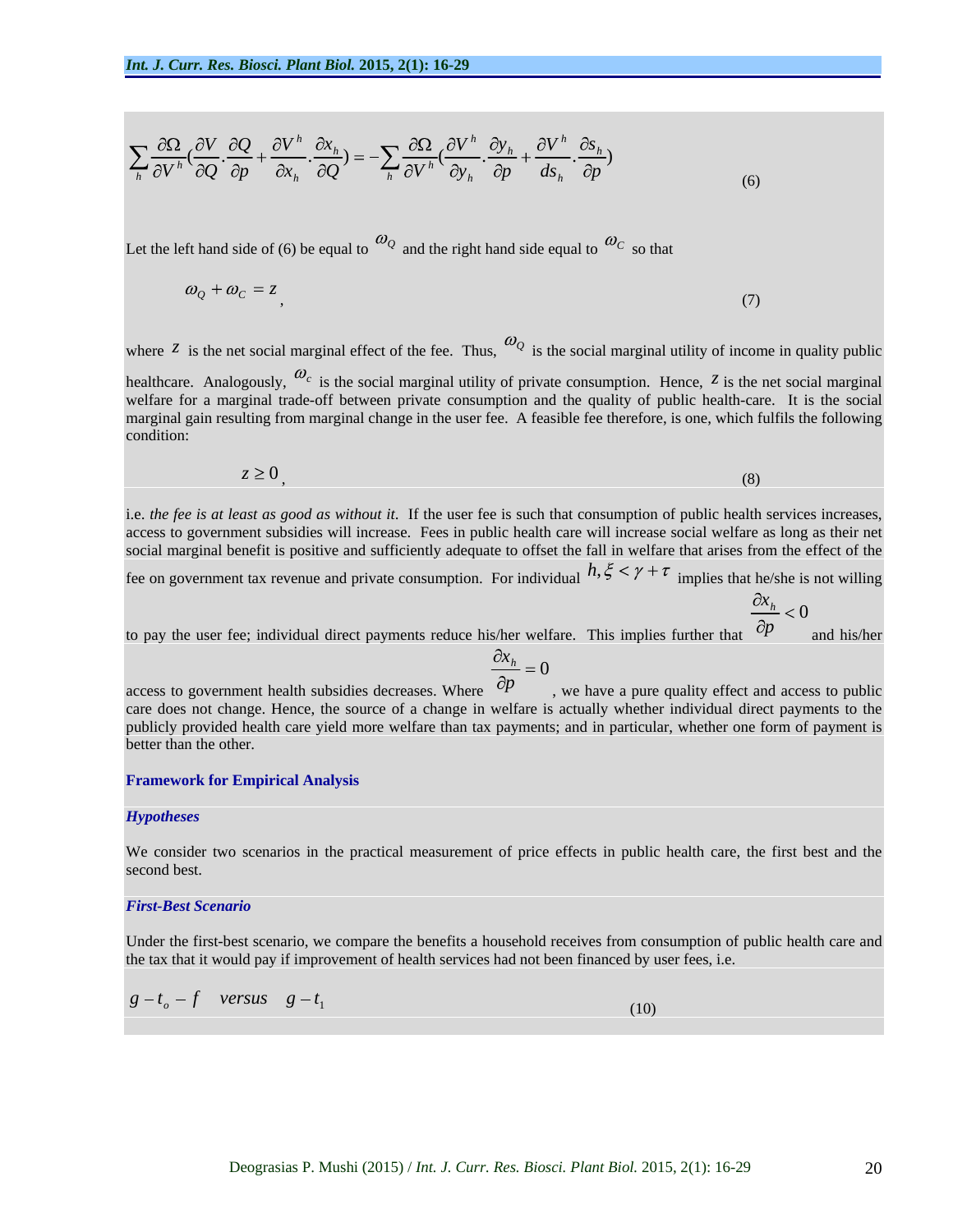Where  $\mathcal{S}$  is the value of public health services consumed in the past twelve months,  $t_o$  is the tax paid by individual  $h$ is the tax paid by individual *h* in the period to finance public health care,  $f$  is the fee paid to supplement the public funding and  $t_1$  is the tax that  $t_1$  is the tax that is the tax that household *h* would have to pay if the additional resources had been raised through additional taxes.

However, we have indicated earlier that the tax system in Tanzania is inelastic to the GDP, let alone the high costs that would be incurred to administer such a tax in rural settings. Thus, fees are generally superior to specific taxes. It is needless to say that fees are at least as bad as tax financing, i.e.

$$
t_1 \succ t_o + f \tag{11}
$$

#### *Second-Best Scenario*

We understand that for every visit or episode of illness attended to at a primary public health facility, a non-CHF patient has to pay 1,000 Tshs. If we let individuals state their reservation fees, the deviations from the current rate of 1,000 Tshs constitute the gain or loss in welfare per visit from the individual's point of view. Let  $r$  be the amount household  $h$  is *h* is

willing to pay per every episode of illness attended to. Also, let  $x<sub>h</sub>$  represent the frequency of visits to public health facilities during the period  $<sup>t</sup>$ . Then, the social welfare gain from the current user fee of 1,000 Tshs for period  $<sup>t</sup>$  is, for</sup></sup>  $t_{\rm is, for}$ is, for example::

$$
\sum_{h}^{H} (r - 1000)x_{h}w_{h} \quad (h = 1, 2, 3, \dots H)
$$
\n(12)

where  $W_h$  is social welfare weight. where  $W_h$  is social welfare weight.

In the case of CHF, equation (12) is modified to consider pre-payments as follows:

$$
\sum_{h}^{H} (R_h - B) w_h \tag{13}
$$

Where  $R$  is the annual amount a household  $h$  is willing to pay as a CHF premium and  $B$  is the actual fee required, which is 5,000 Tshs in our case.

However, equations (12) and (13) are simple indications of the gains from fees, what we do not know yet is who suffers the most from user fees. The poor segments of the population are the real challenge in question, even if the two equations yield positive gains. Thus, computations by different income groups, and the poor in particular, would give an indication of the welfare effects. A comparison of user fees and an insurance premium would bring out the preferred method of financing. We start by stating the following hypothesis:

*An insurance scheme is superior to user fees, i.e.*

$$
B_h \succ r_h \tag{14}
$$

Reservation prices are subject to a number of other individual attributes. Seasonality in income flows, for example, may influence the desired annual rates and user fees in different directions. To this extent, the comparisons described in equations (12) and (13) may produce necessary, but not sufficient indications for superiority. Thus, we look on the actual proportion of episodes of illness attended to at health facilities for CHF and non-CHF members, respectively. Hence, we re-state the hypothesis as follows: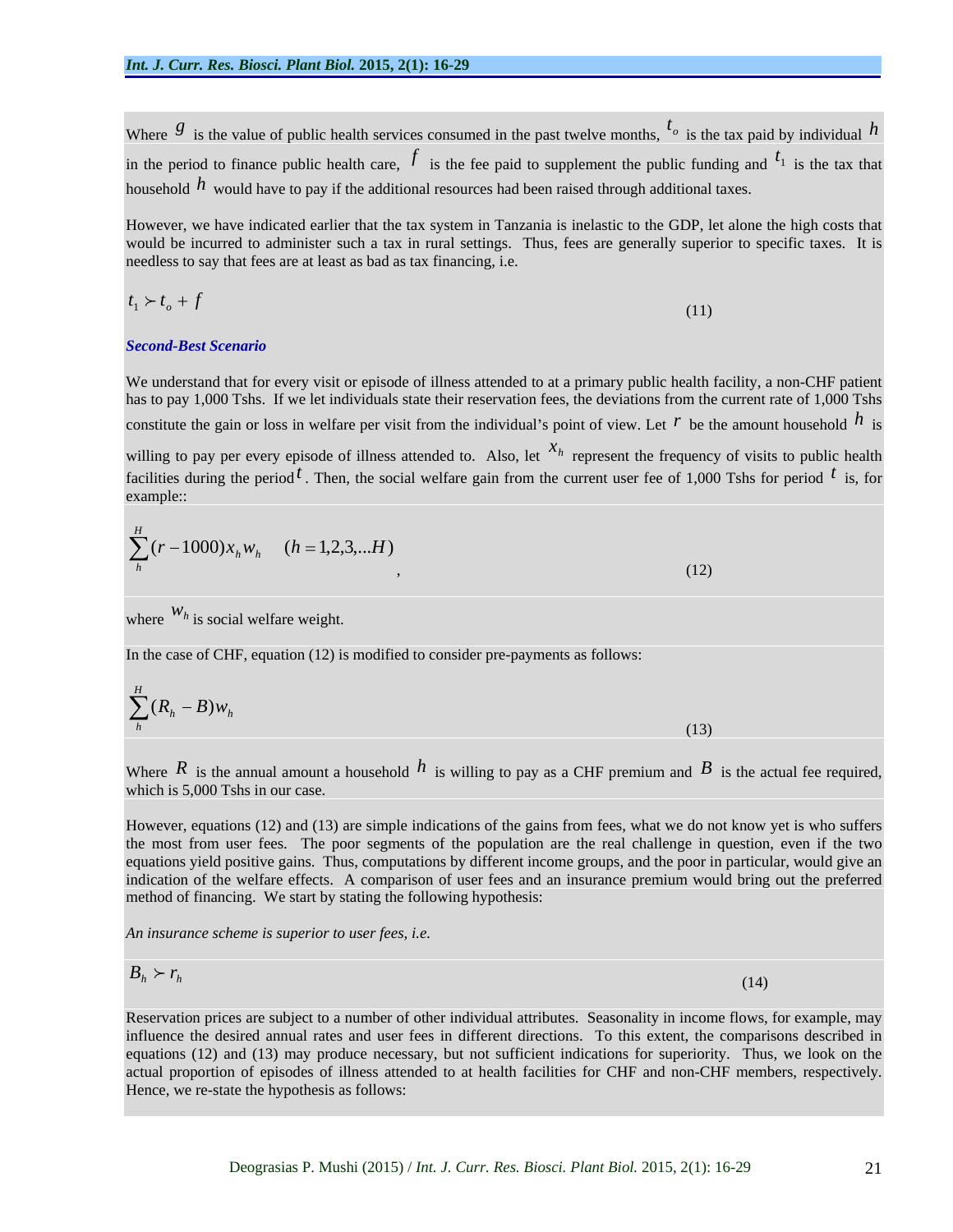*A community insurance scheme cares for the poor much better than user fees,* i.e. from the previous derivations we have

$$
\frac{\partial \sum_{h}^{H} x_{h}}{\partial B} > \frac{\partial \sum_{h}^{H} x_{h}}{\partial p} \tag{15}
$$

Thus, comparison by income groups should give indications of the effects. Alternatively, social welfare weights can be used to compute the effects.

#### **Sources of Data**

The implied data from both the research problem and the hypotheses of this study constitute information from household profiles and health care providers. Considering that CHF is still in its pilot stage in Tanzania, we selectively carried out provider and household surveys in Iringa and Kilosa CHF pilot districts. The household survey was administered in selected wards of the two districts. The selection of sample wards was based on the differences in socio-economic characteristics, particularly income.

Random interviews were then carried out at the village level. Five hundred households were covered by interviews in the two districts. The provider survey targeted to collect matching facility data for the communities captured in the household survey.

#### **RESULTS AND DISCUSSIONS**

#### **Descriptive Observations**

The Ministry of Health cost sharing implementation manual states clearly that children of age five and below are statutorily exempted from fees for health services in Tanzania (URT, 1994 & 1997). Since this paper is concerned with fees structure, compliance rates and welfare, the analysis selectively covers the over-five-years, who are included in the cost sharing policy. The focus is on episodes of illness in households; how they were attended, payments for treatment and the implication on household choices and welfare. Thus, the core relevant sample in our analysis is the over five years group who fell sick during the last four weeks or last twelve months inclusively, at the time of the survey.

The survey data from Iringa (R) and Kilosa show that 56.6% of the members of households interviewed in the survey reported at least one episode of illness during the last twelve months. Of those reporting illness, 52% were over five years in age. We note further from Table 1 that many households in the survey had between 1-5 episodes of over five year illness during the last twelve months.

| <b>Percent of Households</b> | <b>Cumulative Percent</b>                                                                                                                      |
|------------------------------|------------------------------------------------------------------------------------------------------------------------------------------------|
| 11.9                         | 11.9                                                                                                                                           |
| 19.3                         | 11.9                                                                                                                                           |
| 23.1                         | 31.2                                                                                                                                           |
|                              | 75.3                                                                                                                                           |
| 9.2                          | 84.4                                                                                                                                           |
| 9.8                          | 94.2                                                                                                                                           |
|                              | 96.6                                                                                                                                           |
| 0.7                          | 97.3                                                                                                                                           |
|                              | 99.0                                                                                                                                           |
| 0.7                          | 99.7                                                                                                                                           |
| 0.3                          | 100                                                                                                                                            |
|                              | <u><b>Table 1: Distribution of limess for over five years persons during the last twelve months.</b></u><br><b>Episodes of Illness for the</b> |

#### **Table 1: Distribution of illness for over five years persons during the last twelve months.**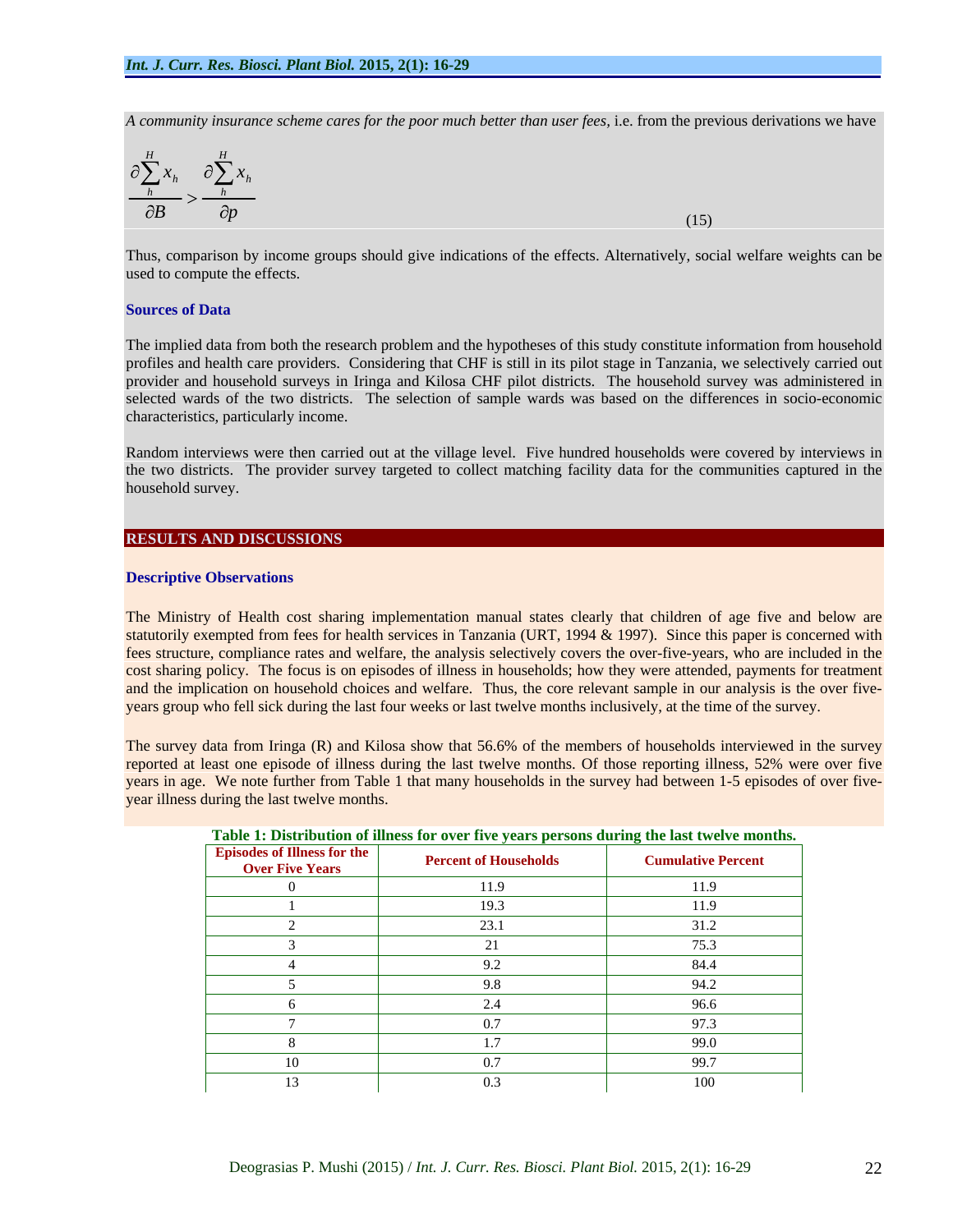#### **Illness and Poverty**

The survey data included information on household consumption, which is similar to that used in the computation of adult equivalent monthly consumption in standard household budget surveys (HBS). From the data, same equivalent consumption was computed and poverty profiles were established as per the standard format in the HBS reports.

The results show that 16% of the sample from the two districts is poor. Of those poor, 46% reported illness during the last twelve months. And of all reporting illness from the sample, 13% were poor. Analogously, 59% of the non-poor reported illness during the last twelve months. Further analysis of the distribution around the sample mean per capita consumption shows similar patterns of reporting behaviour; the above-average income group reports higher morbidity rates compared to their counterparts (i.e. 63.6% versus 54.1%).

We note that the reported morbidity rates for the non-poor are higher than those of the poor, indicating that the poor may have a relatively lower degree at which a health problem is perceived as an illness requiring medical consultation. Consequently, health care consultations by the poor are lower regardless of the costs of access. This implies further that the poor are doubly disadvantaged in user fee health care regimes; they are poor and by implication they consume less care; and; they perceive less illness and therefore consult for health care less often than the non-poor.

#### **Payment Options for Primary Health Care and Welfare**

#### *Choice of Provider of Health Care*

Of all the persons reporting illness during the last twelve months, 21% did not seek consultations at formal primary health care facilities. We do not find significant differences between income groups, although by implication, the poor consulted health facilities less often than the non-poor, due to their perception of the illness as a health problem requiring medical attention.

We also find in Table 2 that about 20% of the patients bought medicine directly from pharmacies. Public health facilities, particularly primary service outlets, are the main source of medical care. Also, we do not find significant differences between the poor and the non-poor in regard to the choice of provider.

|                                 | <b>Table 2a.</b> Choice of the provider of medical care. |                                                |                                               |
|---------------------------------|----------------------------------------------------------|------------------------------------------------|-----------------------------------------------|
| <b>Type of Medical Facility</b> | <b>Percentage of Non-poor</b><br><b>Consulting</b>       | <b>Percentage of Poor</b><br><b>Consulting</b> | <b>Percentage of All</b><br><b>Consulting</b> |
| Private hospital                |                                                          | 4.4                                            | 6.5                                           |
| Regional hospital               | 13.5                                                     | 9.4                                            | 13                                            |
| Government district hospital    |                                                          | 2.5                                            | 3.2                                           |
| Government regional hospital    |                                                          | 1.9                                            | 3.6                                           |
| Government dispensary           | 27.8                                                     | 32.5                                           | 28.4                                          |
| Public referral hospital        |                                                          |                                                | 0.1                                           |
| Traditional/witch doctor        |                                                          | $0.6\,$                                        | 0.9                                           |
| Pharmacy                        | 19.6                                                     | 21.9                                           | 19.9                                          |

#### **Table 2a. Choice of the provider of medical care.**

If asked, as it has been the case, most people would opine that fees in public health facilities increase the demand for traditional medicine. Contrary to this opinion, the results of this study do not indicate any evidence that demand for traditional health services is on the increase because of the user fees. Even when we examine the source of not consulting by those who did not do so (Table 2b), traditional medicines do not feature as a substitute to allopathic medical care. We learn from the results that transport costs constitute the major reason for not seeking medical care. Contrary to what most people would opine, to most households, medical costs *per se* do not feature as the major barrier to accessing health care. We observe further that accessing health facilities involves substantial transport costs, which if not afforded, the argument that fees constitute the major barrier to public health services becomes implausible.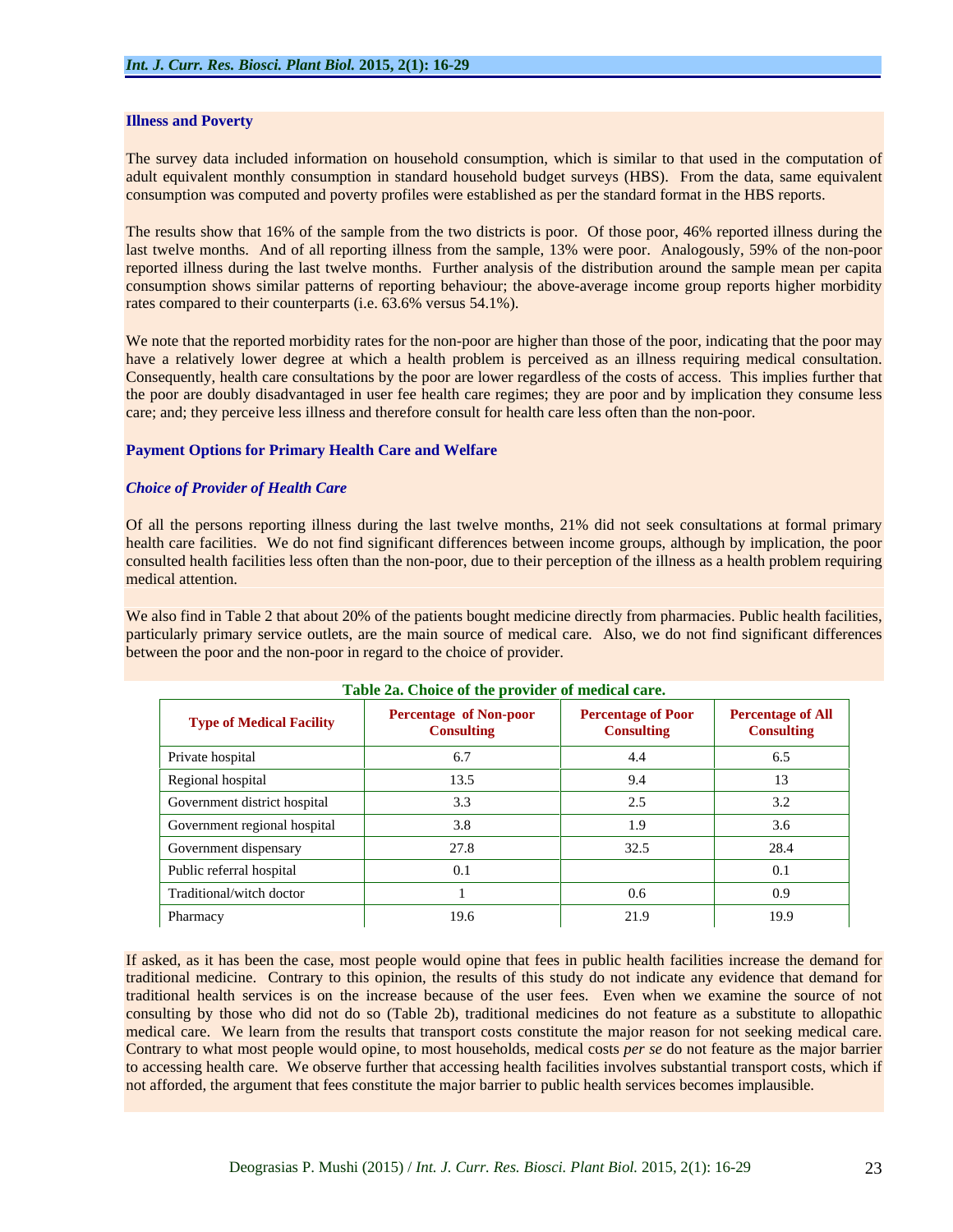| <b>Stated Reason</b>        | <b>Percent of Non-poor</b> | <b>Percent of Poor Stating</b> | <b>Percent of All Who</b> |
|-----------------------------|----------------------------|--------------------------------|---------------------------|
|                             | <b>Stating</b>             |                                | <b>Didn't Seek Care</b>   |
| Minor illness               | 40.6                       |                                | 43.8                      |
| No one to accompany the     | 10.6                       |                                |                           |
| sick                        |                            |                                |                           |
| Could not afford to pay for | 3.8                        | 12.5                           | 4.5                       |
| medical services            |                            |                                |                           |
| Lack of money to pay for    | 24.4                       |                                | 22.7                      |
| transport                   |                            |                                |                           |
| Chronic diseases            |                            |                                |                           |
| Other reasons               | 11.9                       |                                | 10.8                      |

#### **Table 2b. Reasons for not seeking medical care.**

#### *Payment Options and Welfare*

Basically, there are three forms of payments that are currently in operation at public health facilities in Tanzania, either as pilot projects or countrywide programmes. The user-fee scheme in public hospitals is the oldest, followed by the Community Health Fund which is now being piloted in selected districts. The government has also recently introduced a health insurance scheme for civil servants.

Under the CHF scheme in Iringa and Kilosa, households may join the fund and pay a fixed annual premium of 5,000 Tshs for free access to public health services for a maximum of ten members of the household. Non-CHF members have to pay a fixed user fee of 1,000 Tshs for each episode of illness attended to at public service outlets.

|                            | Table 3. Membership of CHF in 2003. |                                    |  |
|----------------------------|-------------------------------------|------------------------------------|--|
| <b>Basic Needs Poverty</b> |                                     | <b>Household Membership of CHF</b> |  |
| <b>Assessment</b>          | <b>Members</b>                      | <b>Non-members</b>                 |  |
| Non-poor                   |                                     | 293                                |  |
|                            | $(23.9\%)$                          | $(76.1\%)$                         |  |
|                            |                                     |                                    |  |
| Poor                       | (21.3%)                             | (78.7%)                            |  |
| Total                      | 105                                 | 341                                |  |
|                            | (23.5%)                             | (76.5)                             |  |

Assessment of membership to CHF in 2003 shows a general compliance rate of 23.5% (Table 3). CHF is marginally more popular to the non-poor than to their counterparts. However, we observe that majority of households in the sample are not members of the fund; and by default, they opt for the user-fee scheme.

The observed low membership to CHF suggests that either the fund is more expensive/unpopular than the user fee scheme, or simply that it is not affordable, or both. To bring out the explanation, we analyse the payment options made by households in settling their medical bills during the last twelve months. We then find out potential comparable costs if a different payment scheme had been opted for.

Fig. 1 shows savings from payment options for public medical care. The horizontal axis shows frequency of episodes of illness by categories of households as reported for the last twelve months. The vertical axis indicates mean savings/user fees under the different payment options for each category of household. The graph shows interesting results.

First, we find that if all sick individuals had opted for consultation at public health facilities as non-CHF members, they would pay less by far compared to the CHF annual premium. The figure shows that potential costs that would be met by user fees are less than the CHF annual premium (5,000 Tshs) for all households indicating five or less episodes of illness last year. Recall that in Table 1, we observed that about 95% of the surveyed households had five or less episodes of illness during the last twelve months. And by implication, many households would have saved by opting out the CHF scheme. We also observe from Table 1 that 11.9% of the households in the sample did not have any episodes of illness; and by implication also, paying the CHF premium would not benefit them unless weconsider risk sharing as a benefit also. But this would be certainly difficult to perceive by an ordinary villager.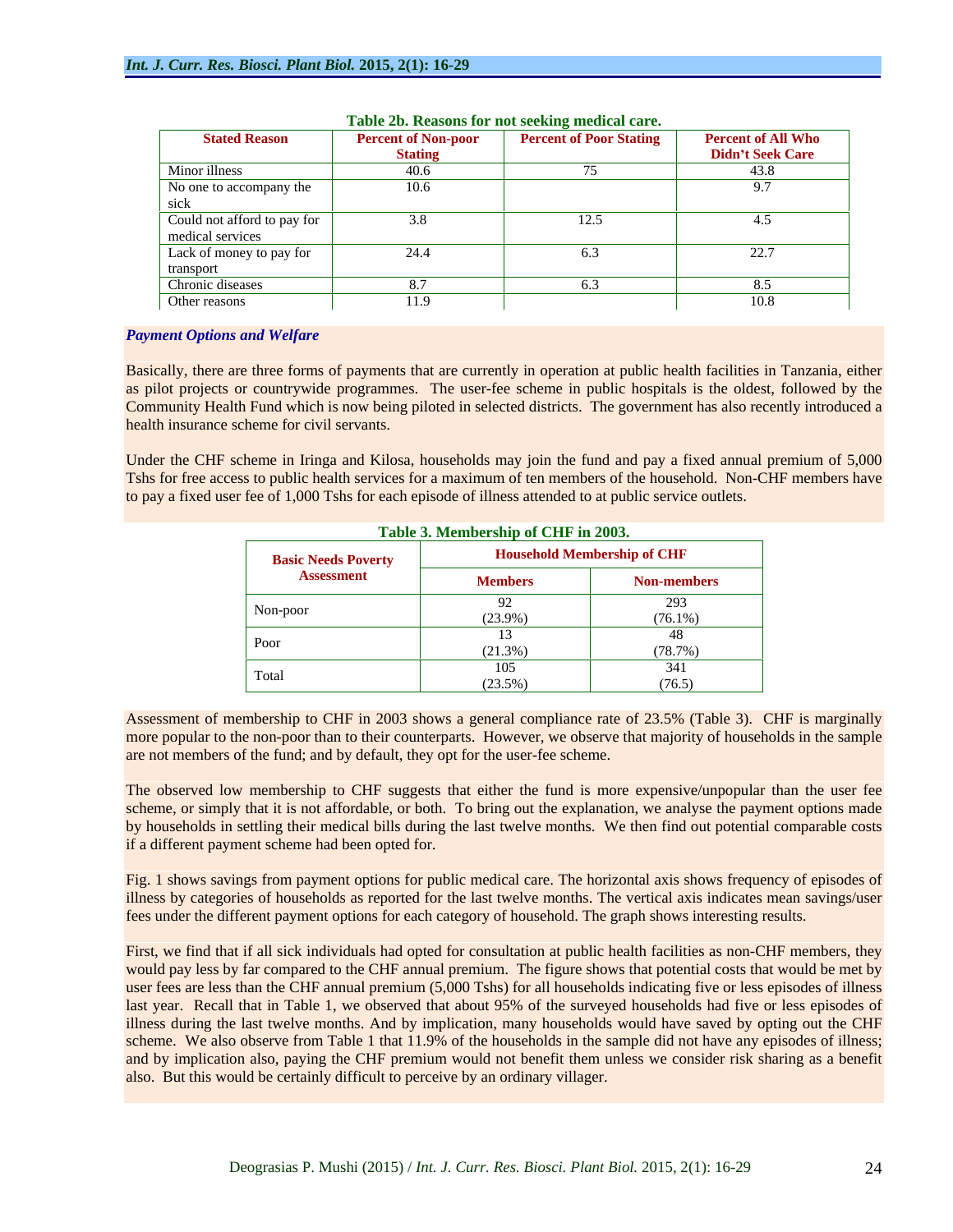

**Fig. 1: Potential and actual household expenditure on medical consultations.**

Last year's episodes of adult ilness in households

Second, we observe from Fig. 1 that under the current structure of fees, households with five or less episodes of illness, which are the majority in the sample, would substantially lose by joining the CHF compared to the user fee scheme. However, households indicating more than five episodes of illness would benefit by joining the CHF.

Third, and more interesting, is the actual saving from user fees by non-CHF members as indicated for the last twelve months. About 99% of households who had sick members spent less than what they would have paid under the CHF.

The results from Fig. 1 imply that the CHF is more expensive than the user fee scheme. Thus, the low compliance rate observed in Table 2 is mainly a result of too high premium rates for theCHF. As indicated later in this paper, most households would prefer to pay less than the current rate of 5,000 Tshs per annum.

| <b>Particulars</b>     | % of Non-poor  | % of Poor                | % of All                            |
|------------------------|----------------|--------------------------|-------------------------------------|
| CHF membership         |                | $\sim$ $\sim$<br>ن د د ت | $\overline{\phantom{m}}\phantom{m}$ |
| Drop outs from CHF     |                |                          |                                     |
| Never been CHF members | $\sim$<br>$-1$ | $\sim$ $\sim$<br>1.0.0   | $UU \cdot \mathcal{L}$              |

| <b>Table 4: CHF</b><br>$\mathbf{r}$<br>hx<br>Miance<br>outs<br>and<br>groups.<br><b>comp</b><br>l drop-c<br>mcome<br>s valde s |  |
|--------------------------------------------------------------------------------------------------------------------------------|--|
|                                                                                                                                |  |

Further analysis of compliance, drop-outs and income poverty in Table 4 shows that the dropout rate from CHF is 8.3%, implying that membership to CHF has dropped from 31.8% in 1999 to 23.5% to date. Secondly, we observe that the rate of drop-out for the non-poor is significantly higher than that of the poor. The lower dropout rate for the poor is largely explained by the fact that many poor households are bigger in size than the non-poor (Table 5). We observe further in Table 5 that many poor households are 6 to 10 members in size. The majority of non-poor households are 1 to 5 in size. By implication, larger households would benefit more by joining CHF than smaller ones.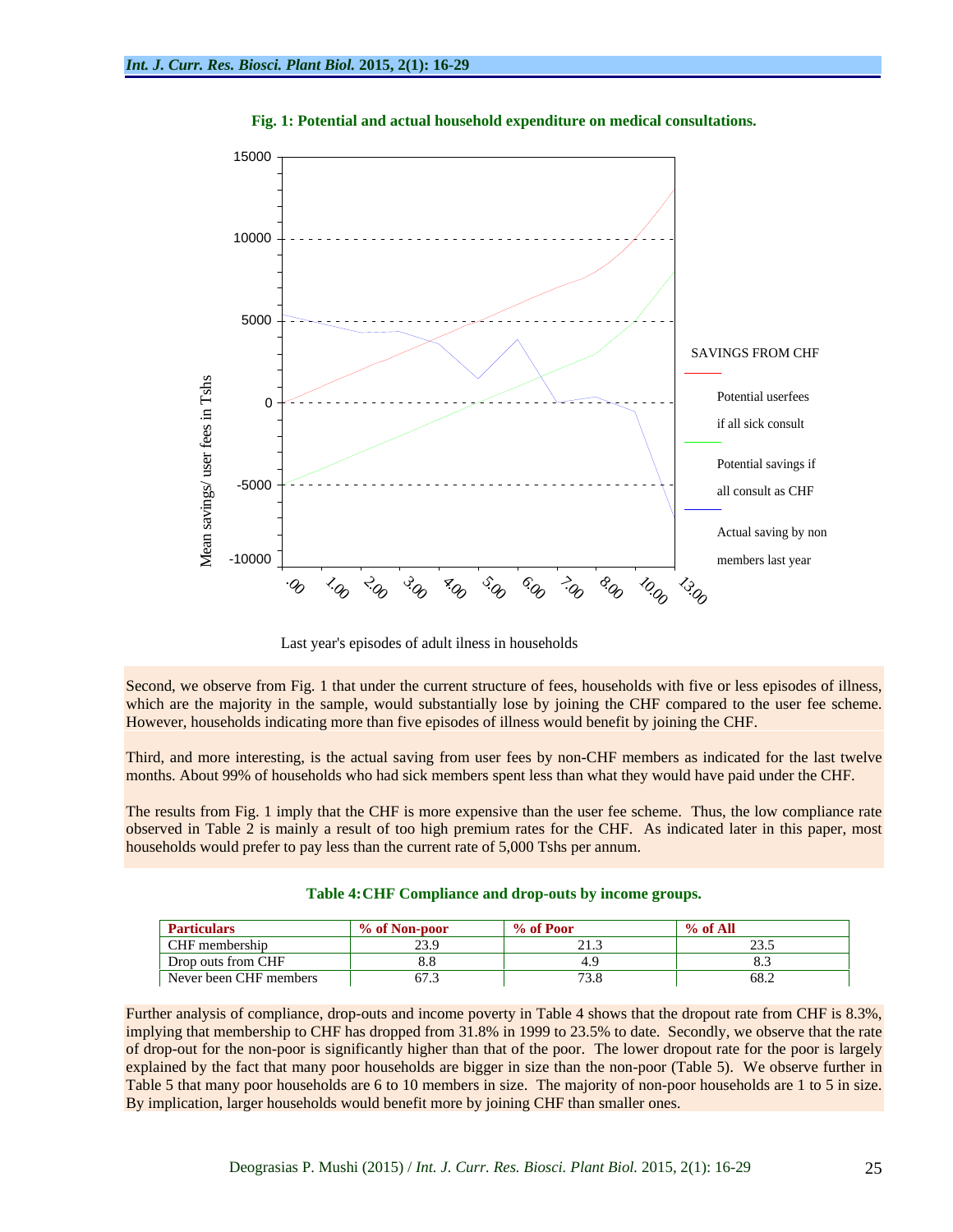| <b>Ousebold Size</b> |               | <b>vt</b> of Households     |            |
|----------------------|---------------|-----------------------------|------------|
|                      |               | ---<br>-noor<br>$\sim$ 0.04 |            |
| $\sim$               | $\sim$ $\sim$ |                             | --<br>J).L |
| $6 - 10$             | $\sim$ $\sim$ |                             |            |
| Over 10              |               |                             |            |

#### **Table 5: Household size and poverty**

# *Gain in Welfare by Non-CHF Households*

from paying via the user fee scheme.

Considering that bulk of the costs of the provision of public health services are borne by the government, and the observed persistent drug shortages in primary health facilities, non-CHF households appear to benefit more by opting for the user-fee scheme.

|                                                        | Table 6. Welfare gains from opting out of the CHF. |
|--------------------------------------------------------|----------------------------------------------------|
| <b>Percentage Gain in Adult Equivalent Consumption</b> | <b>Percentage of Non-CHF Households Benefiting</b> |
| Less than zero                                         |                                                    |
|                                                        |                                                    |
| $0.001$ to                                             |                                                    |
|                                                        |                                                    |

# Table 6 reveals that non-CHF households increased their per capita consumption as a result of savings from opting out the CHF. The table shows that 17.2% of non-CHF households did not suffer any loss in consumption from not joining the CHF. Likewise, 64% of the households increased their per capita consumption by between 0.0001 to 1%. And 17.7% had a more than 1% increase in per capita consumption. These results confirm further that there are no incentives for joining the CHF from the household welfare point of view. In fact, there are gains in welfare as households opt out of the CHF. Of course medical services at the health facility are the same regardless of the method of payment. And therefore, the gain does not imply substitutability between consumption and medical expenses, but rather pure saving

However, there are many reasons why people do not join the CHF. As observed from the results in Table 7, many households indicated that they opt out of the CHF because of the lack of money or it was too expensive to pay the annual premium. The indications provide further evidence that the CHF is too expensive. In particular, the poor find it difficult to pay for the CHF (Table 7). Included in the reasons for not joining the CHF is bad management and poor services. For example, it has been observed that CHF members are attended second after those with cash at hand, this creates a disincentive to join the fund, and therein a shift from it to the user fee scheme.

Basically, the user fee scheme gives flexibility of choice of the provider between public and private, and between the two and pharmacies, and soon. The CHF scheme gives such options at costs over and above the entry annual premium. Thus, by implication, poor services at public health facilities is a serious disadvantage to the CHF member households.

|                                          |                             | Table 7. Reasons for not joining the CHF. |          |
|------------------------------------------|-----------------------------|-------------------------------------------|----------|
| <b>Reason</b>                            | % of non-poor<br>indicating | % of poor indicating                      | % of all |
| Lack of money or too<br>expensive to pay | 59.6                        | 77.7                                      | 61.8     |
| Poor management                          | 11.1                        | 19.4                                      | 12.1     |
| Not aware of CHF                         |                             |                                           |          |
| Poor services                            | 21.9                        |                                           | 19.6     |
| Other reasons                            |                             |                                           |          |

### **Would a Reduction in the CHF Premium Increase Compliance?**

One way to bring out the social desirability of fees in public health care is to gauge peoples' opinion on the fees. But this must be done carefully to control political factors and politics of public resources distribution. The survey data from Iringa and Kilosa contain information on willingness to pay and whether fees should be abolished. It is observed that 16.6% of all the respondents thought that the fees should be abolished. Analysis by income groups shows that 17.2% and 12.5% of the non-poor and the poor, respectively, indicated that the fees should be abolished. The low rates are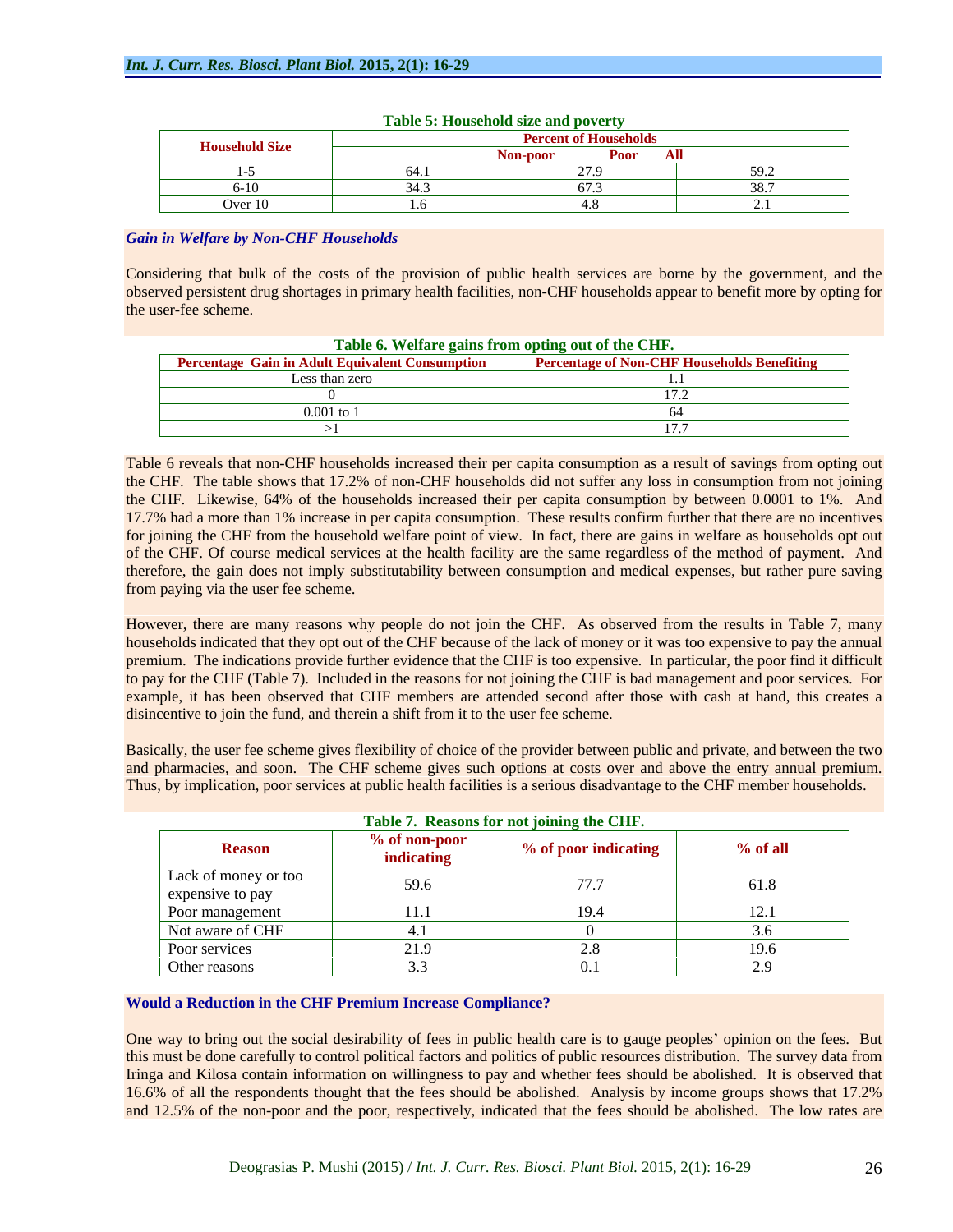general indications that the fees are significantly popular if the rates are carefully re-considered. But more interesting is the analysis of the indications of willingness to pay the CHF by the non-members (Table 8). We note from the table that compliance with the current CHF premium (5,000 Tshs) by the non-members is 25%. Thus, it is an indication that majority would want a lower rate, particularly a rate that is not more than 3,000 Tshs. We do not observe significant differences between the poor and the non-poor in regard to the amount that should be paid out as CHF annual premium fee. The contract of the contract of the contract of the contract of the contract of the contract of the contract of

|                      | <b>Lable 0. WHILIPERESS to Lay TOL CITE Dy TWIPHRIHOUTS</b> |                                             |                                  |
|----------------------|-------------------------------------------------------------|---------------------------------------------|----------------------------------|
| <b>Stated Amount</b> | <b>Percentage of Non-poor</b><br><b>Stating</b>             | <b>Percentage of Poor</b><br><b>Stating</b> | <b>Percentage of All Stating</b> |
|                      | $\mathbf{1} \cdot \mathbf{1}$                               |                                             |                                  |
| 200-1,000            | 16.9                                                        | 23.5                                        | 17.7                             |
| 1,500-2500           | 33.9                                                        | 29.5                                        | 33.4                             |
| 2,600-3000           | 19.7                                                        | 23.5                                        | 20.1                             |
| 3,500-3,000          | 25.1                                                        | 23.5                                        |                                  |
| Over 5,000           |                                                             |                                             |                                  |
|                      |                                                             |                                             |                                  |

# Table 8: Willingness to Pay for CHF by Non-me

By implication, the results suggest that compliance would be more than doubled if the premium fee would be set at a rate between 2,000-3,000 Tshs.

#### **CONCLUSIONS AND EMERGING POLICY ISSUES**

#### **The CHF is more Expensive than the User Fee**

This study found out that the CHF is more expensive than the normal user fees currently in operation at the primary facility level in Iringa and Kilosa districts. The main barrier to joining the fund is the annual premium fee that is considered too high and not affordable by the majority of households. There is a clear indication that a reduction in the premium fee is more socially desirable at the community level than abolition

#### **The Impact on the Poor is Small**

The concern that most of the poor would suffer significantly from fees in primary health facilities was not borne out in this study. Possibilities of extreme cases cannot be ruled out, however. Much concern arises from the amount that has to be paid rather than inability to do so *per se*. Setting lower rates to start with, would gradually pave the way to realistic fees. The contract of the contract of the contract of the contract of the contract of the contract of the contract of the contract of the contract of the contract of the contract of the contract of the contract of the cont

#### **Wider Geographical Coverage Would I increase Compliance and Reduce Poverty**

But more critically, one would argue that given the spatial distribution of the current public health facilities, and the accompanying transport costs in accessing these facilities, free public health services have serious equity implications. Arguably, those who have to pay transport costs to access health services are double disadvantaged; they incur costs in addition to the normal medical care costs; and also, they spend a lot of time to travel to health facilities, particularly when an illness has to be re-attended several times. Earlier on, we observed that the poor consult when they are seriously sick, and by implication, the attendance rates for them are relatively higher, and thus implying additional costs over and above the travelling costs of the non-poor. Furthermore, when local health services are poor, people will have to travel longer distances in search of appropriate medical care, thus incurring even more transport costs and time. This has implications for the household's economic activities and welfare. Thus, cutting down the travelling costs and time would potentially increase compliance and significantly reduce poverty. This would be possible if government funds were used to ensure the availability of very basic health services at the nearest location, and at the same time strengthened community contributions to address quality gaps in the short term.

#### **Inefficiencies at Public Facilities Creates Additional Costs for CHF Members**

Unlike the CHF, the user fee system gives flexibility in the choice of provider between public and private, and between the two and pharmacies, and soon. The CHF gives such options at costs over and above the entry annual premium. By implication, inefficiencies in the form of poor services and bad management at public health facilities is a serious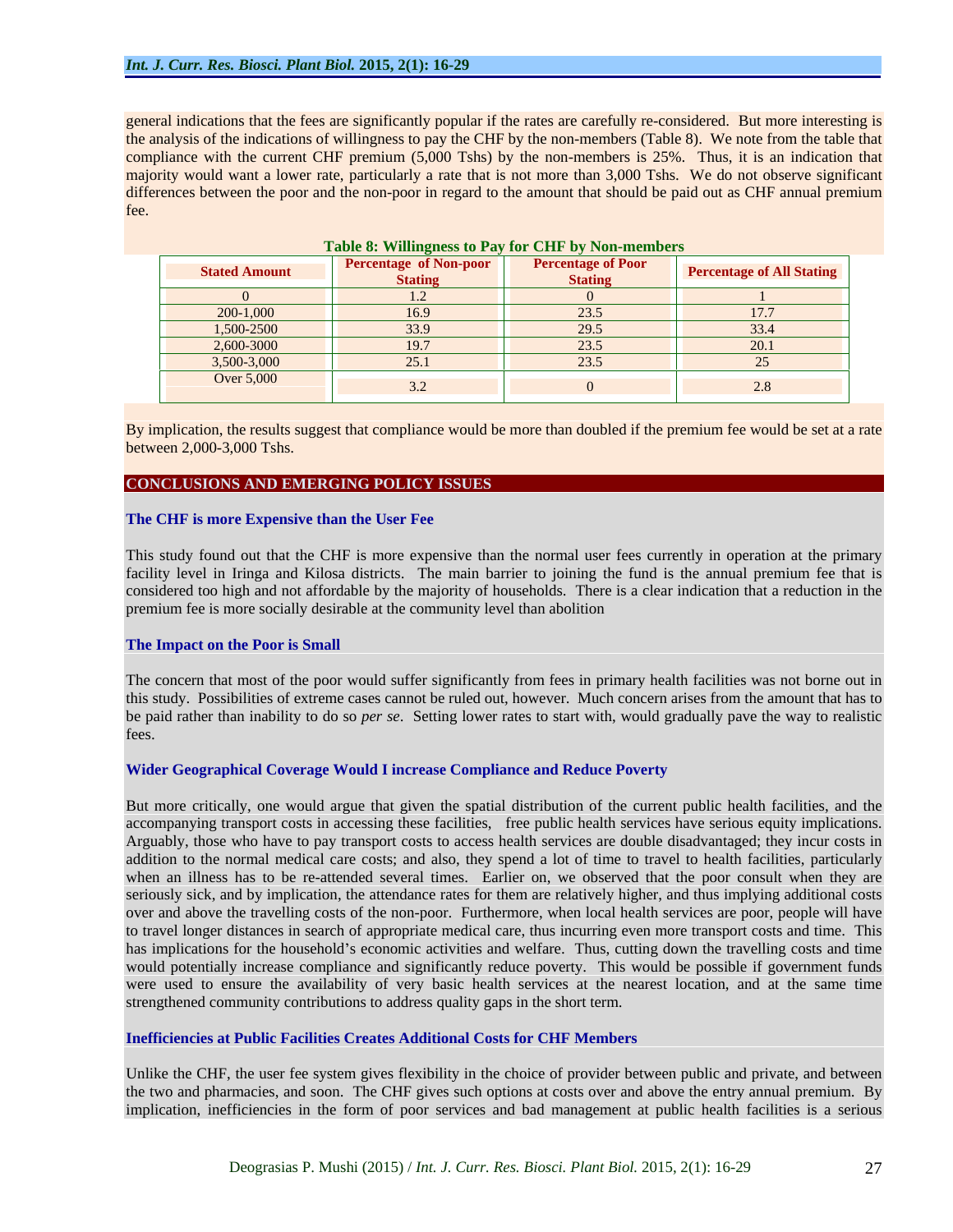disadvantage to CHF members. Ensuring that the quality of health services corresponds with the level of fees is a strong pre-condition for the success of CHF schemes.

#### **User Fees Should Precede the CHF**

In my opinion, implementing an insurance scheme in a regime or community where even user fees have never been would be difficult. Small affordable user fees could be introduced first, in order to accustom people and communities with the user pays service systems. Then people would speculate on the gains from purchasing a health insurance.

#### **CHF Could Be the Best Option**

It is also observed that if compliance were guaranteed, CHF would be the best in financing health care as it shifts the incidence of the burden of financing away from the patient. However, without proper synchronization of the user fees and the insurance schemes that are currently in operation in Tanzania, people will still opt for direct payments rather than **CHF.** The contract of the contract of the contract of the contract of the contract of the contract of the contract of the contract of the contract of the contract of the contract of the contract of the contract of the con

#### **REFERENCES** *CONSTRUCTER AND INTERFERENCES*

- Ahmed S. et al., (2003). "Changing health-seeking behaviour in Matlab, Bangladesh: do development interventions matter?" Health Policy and Planning; 18(3): 306-315.
- Bocar K., et al. (2004). "Differential willingness of household Salaam. heads to pay community-based health insurance premia for Kanji, N. (1989). "Charging for Drugs in Africa: UNICEFs *and Planning*; 19(2): 120-126. Oxford: Oxford University
- Bonu. S., M. Ran and D. Bisha, (2003). "Using Willingness to facilities in Tanzania". Health Policy and Planning;
- Booth, D., et al. (1994), "Coping with Cost Recovery". A study of the Social Impact of and Responses to Cost Recovery in<br>Basis Service (Health and Education) in Poor
- Leuven: Departement Economie, Katholieke Universiteit.
- Gertler, P. and Van de Gaag, (1990). The Willingness-to-pay Mushi, D. P. (1996). "Cost Sharing in Health Services in Countries. Baltimore and London: Johns Hopkins
- Gilson, L. (1997). "The Lessons of User Fee Experience in Africa , *Health Policy and Planning, 74(12):751-757.*
- Griffin, C. (1992). ``Welfare Gains from User Charges for Government Health Services''. *Health Policy and*
- Hongoro, C. and S. Chandiwana, (1994). *The Effects of Enforcement of User Fees on the Health care Delivery*
- Husein, A. K. and P. G. M. Mujinga, (1997). "Impact of user
- matter?" *Health Policy and Planning; 18(3): 306-315*. Reform in Tanzania". A research report submitted to the oxford: Oxford University Press. Coxford University Press. Kamuzora, P. and R. Mhamba, (1998). "Health Services Provision at Local Level in the Context of Health-Sector Reform in Tanzania". A research report submitted to the joint research committee, ENRECA, University of Dar es Salaam. And a strong state of the strong state of the strong state of the strong state of the strong state of the strong state of the strong state of the strong state of the strong state of the strong state of the strong s
- themselves and other household members. *Health Policy* Bamako Initiative . *Health Policy and Planning* 4(2): 110-20. N. P.: N. P.
- Press. The contract of the contract of the contract of the Litvack, J. and C. Bodart, (1993). "User Fees plus Quality pay to investigate regressiveness of user fees an health Experiment in Cameroon .*Social Science and Medicine,* Equals Improved Access to Health Care: Results of a Field *37:369-83*. N. P.: N. P.
- *18(4): 370-382.* Oxford: Oxford University Press, UK. Lohr, K., et al. (1986). Effects of Cost Sharing on Use of Medically Effective and Less Effective Care". Journal of *Medical Care*, 24: S31-S38. N. P.: N. P.
- Mbelle, A. (1991). Implications of Imposing 'Realistic' User Communities in Zambia. A Report to SIDA Commissioner through the Development of Social Anthropology, Tanzania. A Paper presented at a SIDA Socio-Economic Stockholm University. Group Discussion in May 1991. Mbelle, A. (1991). Implications of Imposing 'Realistic' User Charges for Public Sector Services on the Household in
- Frederic, I., (1998). "Health in Rural Tanzania: The Mbugua, J.K. Bloom G. H. And Segall M. M. "The Impact of determinants of health status, health care demand and User Charges on Vulnerable Groups: The Case of Kibwezi health care choice'', Discussion Paper Series (DPS) 98.03. in Rural Kenya . *Social Science and Medicine 1995; 41(6): 829-835.* N. P.: N. P.
	- for Medical Care: Evidence from Two Developing Tanzania: Preliminary Impact on Quality, Affordability University Press. Research report submitted to CDR-Copenhagen and the and Accessibility. A Case Study of Selected Regions". Economic Research Bureau, University of Dar es Salaam.
	- Oxford: Oxford University Press, UK. Pro Quo or Deterrence , *The African Journal of Finance* "User Fees and Quality of Health Services: Quid *and Management, Vol. 12 No2, 2004.* N. P.: N. P.
	- *Planning*, 7 (2): 177-180. N. P.: N. P. care: Does willingness Imply Ability to Pay?, *Journal of* \_\_\_\_\_\_\_\_\_ *(Forth coming)* User financing of public Health *Population and Development.*
	- *System in Zimbabwe.* A study financed by UNICEF Harare, Harare Blair Research Laboratory and Ministry of Formative Research on Local Government in Tanzania. Health and Child Welfare. *REPOA, CMI and NIBR Publication Series*. \_\_\_\_\_\_\_\_\_2004. Fees at the Dispensary Level in Tanzania: Is Universal Access Compromised?" Project Brief No.5 on<br>Formative Research on Local Government in Tanzania.
	- charges on government health facilities in Tanzania. *East*  Assessment of the revenue impact of exemptions and *African Medical Journal*, 74 (12): 751-757. N. P.: N. P. waivers in public health hospitals. Consultancy Report\_\_\_\_\_\_\_\_\_; L. Msambichaka, and G. Mjema, (2003).